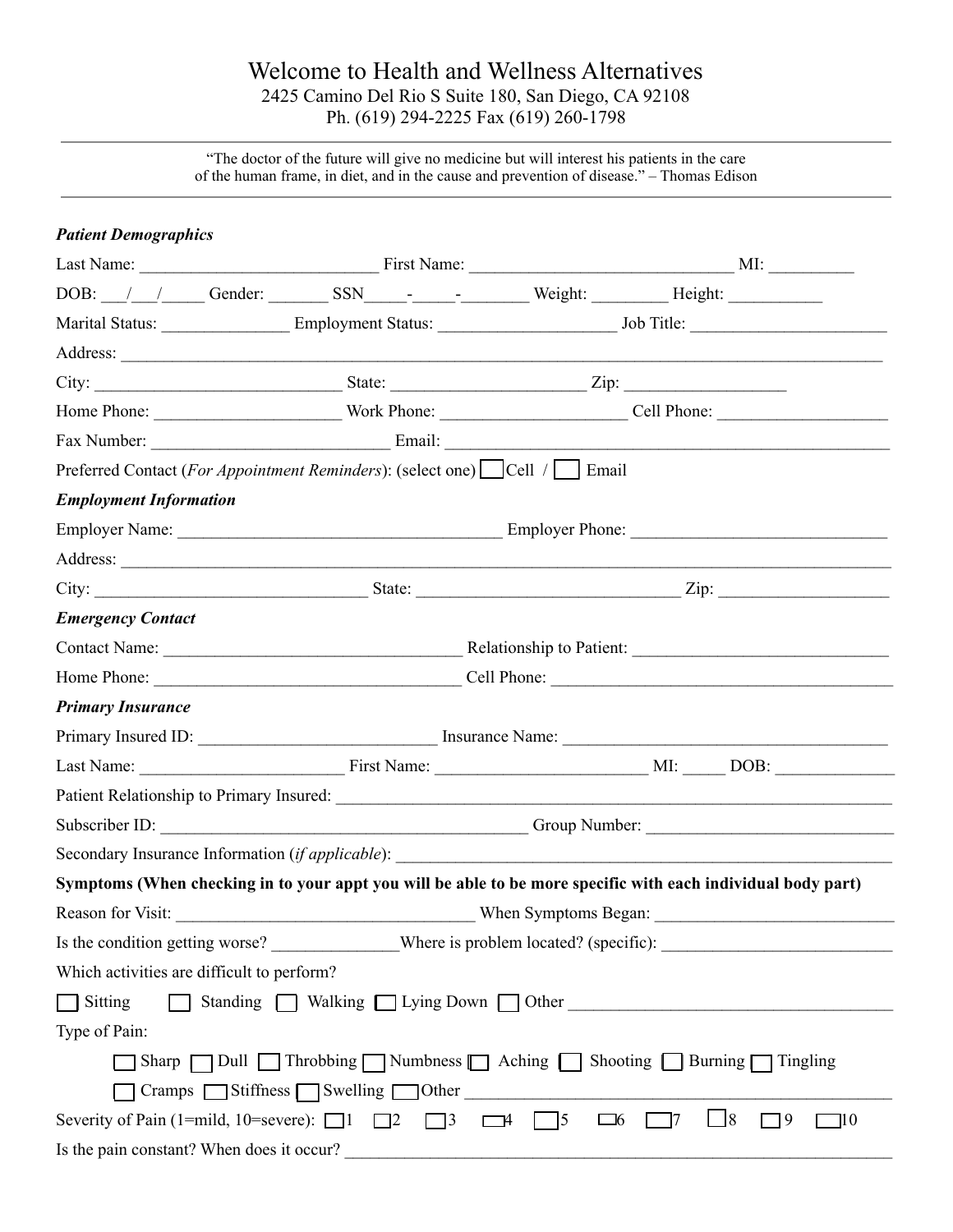What Treatment Have You Already Received?

 $\Box$  Medication  $\Box$  Surgery  $\Box$  Physical Therapy  $\Box$  Other  $\Box$ 

Name/Contact Information For Doctor(s) Who Have Treated You For You Condition:

#### **Health History**

| Check Conditions Which Are Applicable: |                          |                             |
|----------------------------------------|--------------------------|-----------------------------|
| <b>AIDS/HIV</b>                        | <b>Pinched Nerve</b>     | Measles                     |
| Vaginal Infections                     | Tuberculosis             | Prosthesis                  |
| Herpes                                 | <b>Diabetes</b>          | <b>Bleeding Disorders</b>   |
| Miscarriage                            | Hepatitis                | Glaucoma                    |
| <b>Breast Lump</b>                     | <b>Mumps</b>             | Osteoporosis                |
| Suicide Attempt                        | High Cholesterol         | Migraine/Headaches          |
| Depression                             | Pneumonia                | <b>Venereal Disease</b>     |
| Bulimia                                | Tumors, Growths          | <b>Allergy Shots</b>        |
| Alcoholism                             | Appendicitis             | Cataracts                   |
| Anorexia                               | Emphysema                | Goiter                      |
| <b>Chemical Dependency</b>             | <b>Kidney Disease</b>    | <b>Rheumatoid Arthritis</b> |
| Psychiatric Care                       | Polio                    | <b>Whooping Cough</b>       |
| Hernia                                 | <b>Typhoid Fever</b>     | <b>Bronchitis</b>           |
| Pacemaker                              | Arthritis                | Gout                        |
| <b>Thyroid Problems</b>                | Epilepsy                 | Mononucleosis               |
| Chicken Pox                            | <b>Liver Disease</b>     | <b>Rheumatic Fever</b>      |
| <b>Herniated Disc</b>                  | <b>Prostate Problems</b> | <b>Heart Disease</b>        |
| Parkinson's Disease                    | Ulcers                   | Multiple Sclerosis          |
| Tonsillitis                            | Asthma                   | Cancer                      |
| Anemia                                 | Fractures                | <b>Stroke</b>               |
|                                        |                          | <b>Scarlet Fever</b>        |
|                                        |                          |                             |

#### Other:

Date of Last Health Exam:  $\frac{1}{2}$  / Surgeries You Have Had/Dates They Occurred:

| All medications Currently taking:                                                                              |          | Allergies:                     |                                     |  |
|----------------------------------------------------------------------------------------------------------------|----------|--------------------------------|-------------------------------------|--|
| Women~ Are You Pregnant? $\bigcap Y / \bigcap N$                                                               | Nursing? | $ Y/ - N $                     | Taking Birth Control? $Y / \Box N$  |  |
| <b>Daily Habits</b>                                                                                            |          |                                |                                     |  |
| Level of Daily exercise? $\Box$ None $\Box$ Moderate $\Box$ Heavy Specify:                                     |          |                                |                                     |  |
| Vitamins/Nutritional Supplements?                                                                              |          | Do You Smoke? If So, How Much? |                                     |  |
| How Much Liquor do You Consume Daily?                                                                          |          |                                | Coffee/Caffeinated Beverages Daily? |  |
| <b>Authorization</b>                                                                                           |          |                                |                                     |  |
| I certify that I have read and understand the above information and have accurately answered to the best of my |          |                                |                                     |  |
| knowledge I understand that providing incorrect information can be dangerous to my health I authorize the      |          |                                |                                     |  |

**knowledge. I understand that providing incorrect information can be dangerous to my health. I authorize the chiropractor to release any information including the diagnosis and the records of any treatment or examination rendered to me or my child during the period of such chiropractic care to third-party payers and/or health practitioners. I authorize and request my insurance company to pay directly to the chiropractor or chiropractic group insurance benefits otherwise payable to me. I understand that my chiropractic insurance carrier may pay less than the actual bill for services. I agree to be responsible for payment of all services rendered on my behalf or my dependents.**

**Signature of Patient (Or Parent If A Minor):**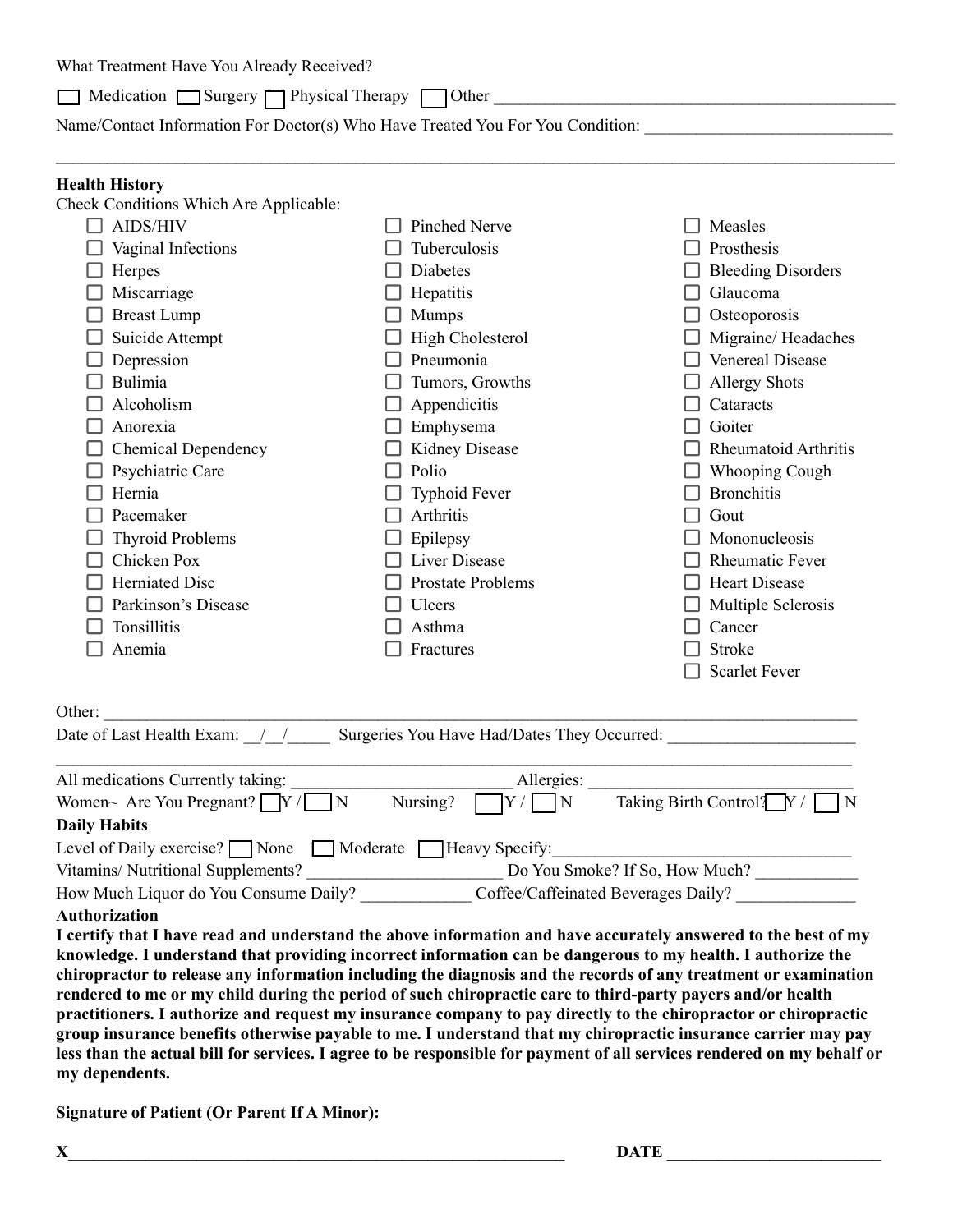## **INFORMED CONSENT**

I, the undersigned, have voluntarily requested that the doctor assist me in the management of my health concerns. I have understood and agree to all policies and terms provided in the Office Policies and Procedures. I understand that the doctor is a chiropractor and that her services are not to be construed or serve as a substitute for standard medical care. The doctor recommends that I undergo routine medical check-ups by my medical doctor.

Medical doctors, doctors of chiropractic, osteopaths, and physical therapists who perform manipulations are required by law to obtain your informed consent before starting treatment.

I, do hereby give my consent to the performance of conservative non-invasive treatment to the joints and soft tissues. I understand that the procedures may consist of manipulations/adjustments involving the movement of the joints and soft tissues. Physical therapy, home exercises, and nutritional supplements/dietary recommendations may also be used.

Routine chiropractic examination and treatment involve some of the following methods:

- Observation: General assessment/appraisal in all postures.
- Inspection: Viewing/looking at your body parts. Visualization includes general body viewing in a standing position, front, back, and side. All symptomatic (painful) body parts may be viewed. Women may continue wearing their bra in the course of the examination unless it obscures visualization/viewing of injured/abnormal body parts. You may request an observer be present at any time during the examination and/or treatment.
- Auscultation: Using a stethoscope to listen for blood pressure and other body sounds.
- Palpation: This means the doctor will touch you. The doctor will feel for tenderness, heat, swelling, nodularity, laxity/integrity of tissues, and other abnormalities.
- Percussion: Using a rubber hammer and tapping on bones or tendons
- Orthopedic/neurological testing: These are standard tests to assess your neuro-musculoskeletal systems.

Although spinal manipulation/adjustment is considered to be one of the safest, most effective forms of therapy for musculoskeletal problems, I am aware that there are possible risks and complications associated with these procedures as follows:

#### **Risks from Treatment**

**Soreness:** I am aware that like exercise, it is common to experience muscle soreness in the first few treatments.

**Dizziness:** Temporary symptoms like dizziness and nausea can occur but are relatively rare. Please inform Dr. Flores if you experience these symptoms.

**Fractures/Joint Injury:** I further understand that in isolated cases underlying physical defects, deformities, or pathologies like weak bones from osteoporosis may render the patient susceptible to injury. When osteoporosis, degenerative disk, or other abnormality is detected, this office will proceed with extra caution.

**Stroke:** Although strokes happen with frequency in our world, strokes from chiropractic adjustments are rare. I am aware that nerve or brain damage including stroke is reported to occur once in one million to once in ten million treatments. Once in a million is about the same chance as getting hit by lightning. Once in ten million is about the same chance as a normal dose of Tylenol causing death.

**Physical Therapy Burns:** Some of the therapies used in this office generate heat and may rarely cause a burn. Despite precautions, if a burn is obtained, there will be a temporary increase of pain and possible blistering. This should be reported to the doctor.

A thorough health history and tests will be performed on me to minimize the risk of any complication from treatment and I freely assume these risks.

#### **Treatment Results**

I also understand that there are beneficial effects associated with these treatment procedures including decreased pain, improved mobility and function, and reduced muscle spasms. However, I appreciate there is no certainty that I will achieve these benefits.

I realize that the practice of medicine as well as chiropractic, is not an exact science and I acknowledge that no guarantee has been made to me regarding the outcome of these procedures.

I agree to the performance of these procedures by my doctor and such other person of the doctor's choosing.

#### **Alternative Treatments Available**

Reasonable alternatives to these procedures have been explained to me including rest, home applications of therapy, prescription or over-the-counter medications, exercises, and possible surgery.

**Medications:** Medication can be used to reduce pain or inflammation. I am aware that long-term use or overuse of medication is always a cause for concern. Drugs may mask pathology, produce inadequate or short-term relief, undesirable side effects, physical or psychological dependence, and may have to be continued indefinitely. Some medications may involve serious risks.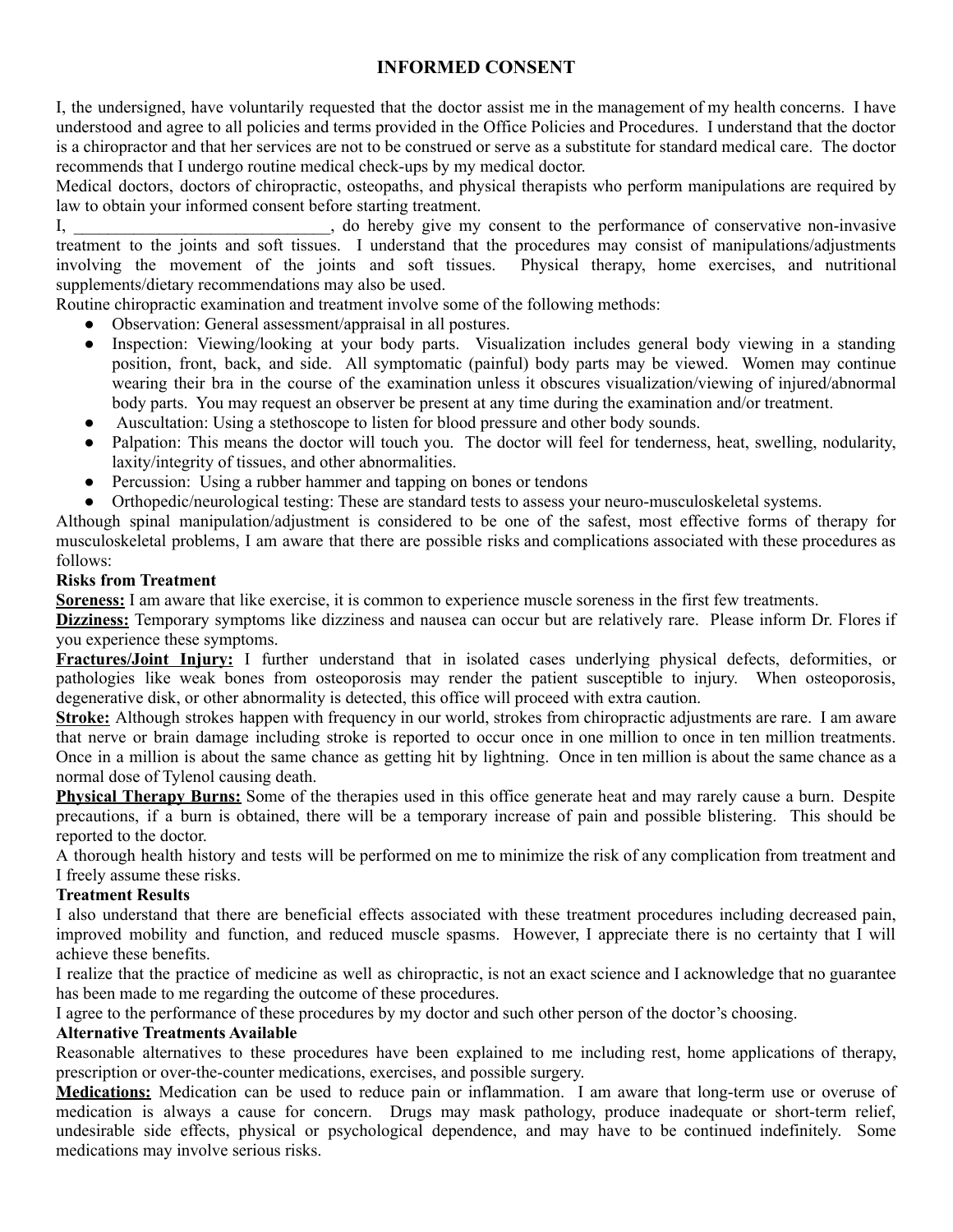**Rest/Exercise**: It has been explained to me that simple rest is not likely to reverse pathology, although it may temporarily reduce inflammation and pain. The same is true of ice, heat, or other home therapy. Prolonged bed rest contributes to weakened bones and joint stiffness. Exercises are of limited value but are not corrective of the injured nerve and joint tissues.

**Surgery:** Surgery may be necessary for conditions such as joint instability or serious disk rupture, among others. Surgical risks may include unsuccessful outcomes, complications, pain or reaction to anesthesia, and prolonged recovery.

**Non-treatment:** I understand the potential risks of refusing or neglecting care may include increased pain, scar/adhesion formation, restricted motion, possible never damage, increased inflammation, and worsening pathology. The aforementioned may complicate treatment making future recovery and rehabilitation more difficult and lengthy.

I have read or have had read to me the above explanation of chiropractic treatment. The doctor has also asked me if I want a more detailed explanation, but I am satisfied with the explanation and do not want any further information. I have made my decision voluntarily and freely. To attest to my consent to these examination and treatment procedures, I hereby affix my signature to the Informed Consent document.

**Patient's Signature Date** 

### **HIPAA Compliance Patient Consent Form**

Our Notice of Privacy Practices provides information about how we may use or disclose protected health information.

The notice contains a patient's rights section describing your rights under the law. You ascertain that by your signature that you have reviewed our notice before signing this consent.

The terms of the notice may change, if so, you will be notified at your next visit to update your signature/date.

You have the right to restrict how your protected health information is used and disclosed for treatment, payment, or healthcare operations. We are not required to agree with this restriction, but if we do, we shall honor this agreement. The HIPAA (Health Insurance Portability and Accountability Act of 1996) law allows for the use of the information for treatment, payment, or healthcare operations.

By signing this form, you consent to our use and disclosure of your protected healthcare information and potentially anonymous usage in a publication. You have the right to revoke this consent in writing, signed by you. However, such revocation will not be retroactive.

By signing this form, I understand that:

- Protected health information may be disclosed or used for treatment, payment, or healthcare operations.
- The practice reserves the right to change the privacy policy as allowed by law.
- The practice has the right to restrict the use of the information, but the practice does not have to agree to those restrictions.
- The patient has the right to revoke this consent in writing at any time and all full disclosures will then cease.
- The practice may condition receipt of treatment upon the execution of this consent.

| May we phone, email, or send a text to you to confirm appointments?             | <b>YES</b> | N <sub>O</sub> |
|---------------------------------------------------------------------------------|------------|----------------|
| May we leave a message on your answering machine at home or on your cell phone? | <b>YES</b> | N <sub>O</sub> |
| May we discuss your medical condition with any member of your family?           | <b>YES</b> | NO             |
| If YES, please name the members allowed:                                        |            |                |
| Signature:                                                                      | Date:      |                |